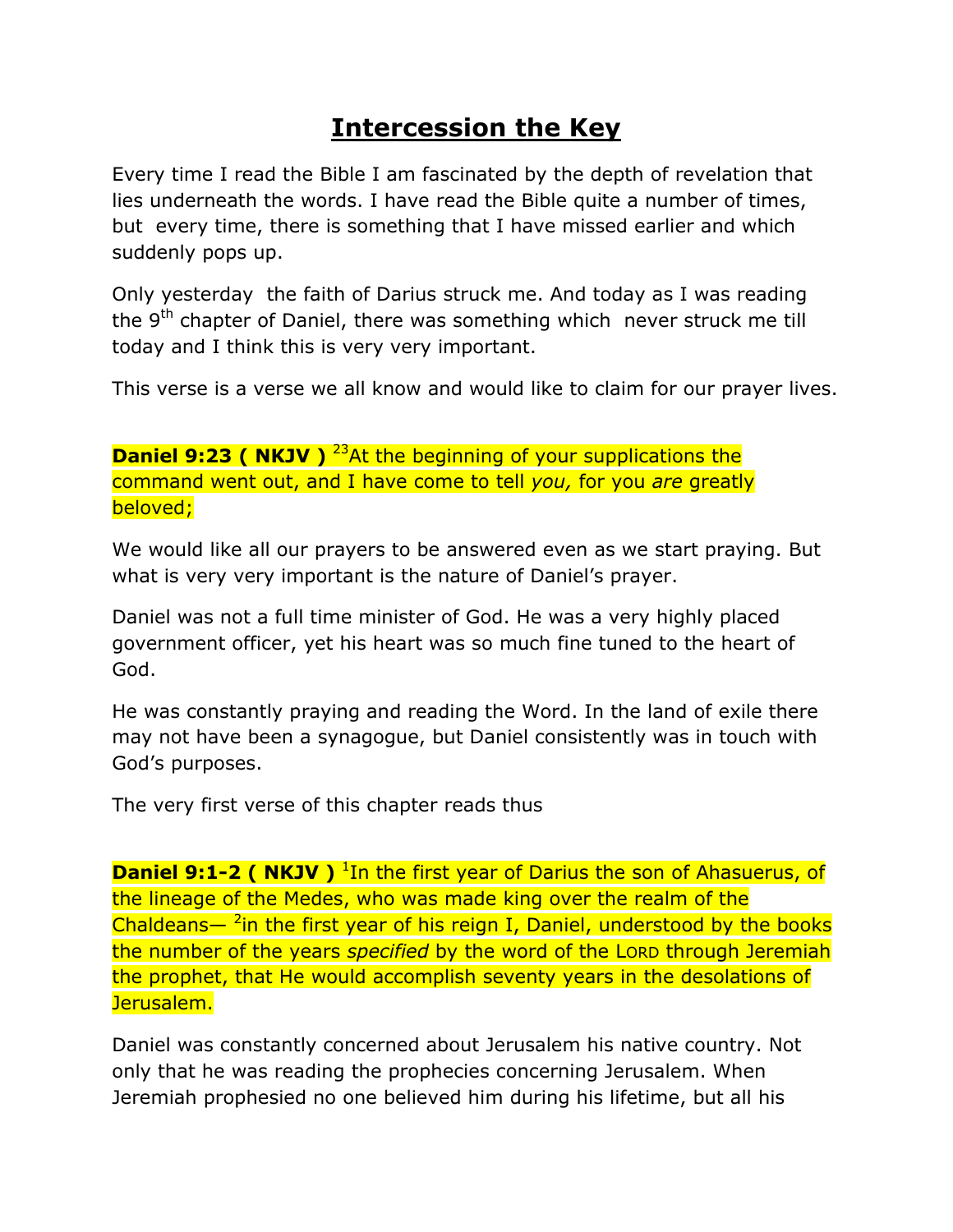words were accurately fulfilled. Not only that , God ordered Jeremiah to write down all the prophecies. The first book was burnt by the king and so Jeremiah dictated the whole book with additions to his scribe Baruch.

Jeremiah 36:27-28 ( NKJV )<sup>27</sup>Now after the king had burned the scroll with the words which Baruch had written <sup>o</sup>at the instruction of Jeremiah, the word of the Lorp came to Jeremiah, saying: <sup>28</sup>"Take yet another scroll, and write on it all the former words that were in the first scroll which Jehoiakim the king of Judah has burned.

And Daniel had a copy of this book and now sitting in exile you have no other choice to look to the prophecy about the end of exile. And Daniel found that the exile was decreed for 70 years.

**Jeremiah 29:10 ( NKJV )** <sup>10</sup> For thus says the LORD: After seventy years are completed at Babylon, I will visit you and perform My good word toward you, and cause you to return to this place.

Daniel who is also a government official would have known accurately the year in which Nebuchadnezzar razed down Jerusalem. Calculating the years he was excited that the exile is now coming to an end.

If the prophecy of exile had been so accurate, then the ending of the exile should also be accurate.

But there was something else that had to be done.

A key is needed to open the door to freedom and that key is intercession.

The rest of the verses in Daniel chapter 9 is Daniel's prayer of national confession and intercession. This is strikingly similar to the prayer of Nehemiah chapter 1. It's almost verbatim. Cross check.

He was the one man who stood in the gap of his nation.

It was this prayer that got the answer even at the very beginning of his prayer.

What really struck me, was that even for the good things that the Lord has in store for a nation, He expects a person to stand in the gap and release the freedom, the revival.